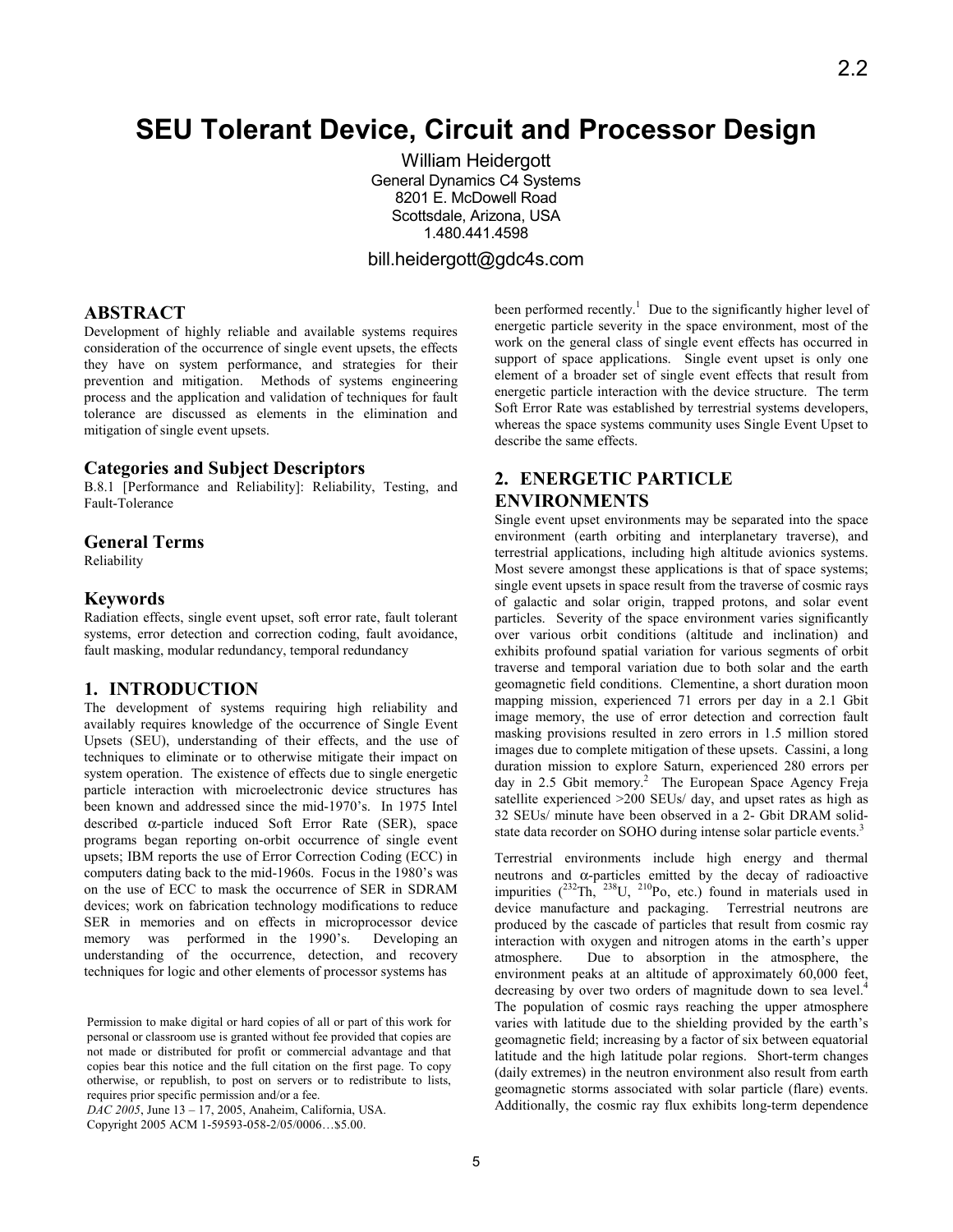on the 11-year solar cycle, in which the resultant flux of terrestrial neutrons reduces by approximately 30% during the solar maximum phase.<sup>5</sup> Although the terrestrial environment changes are not as severe as those of space applications, there exists considerable spatial and some temporal variation in the environment severity.

# **3. SINGLE PARTICLE INTERACTION WITH DEVICE STRUCTURE**

The interaction of energetic particles with microelectronic device structure results in direct ionization or secondary particles that traverse the device leaving a plasma region of electron-hole pairs in its wake. Dimension of the track may be very small to greater than several microns depending on the energy of the incident particle. The density of electro-hole pairs in the plasma region varies depending on the Linear Energy Transfer (LET) of the incident particle. LET is related to energy loss per unit path length, is a function of the ion species and particle energy; and, using a conversion factor equates to charge produced per unit traveled or f $C/\mu$ . Cosmic ions,  $\alpha$ -particles, and protons result in direct ionization; neutrons and protons interact with nuclei to produce secondary particles that produce an ionization track.

Charge collected by drift and diffusion results in several possible circuit level effects in devices. Deposited charge can activate parasitic elements in the device structure; semiconductor latchup, dielectric rupture, and other potentially destructive effects are known to occur. Severe effects such as these occur mostly due to higher charge producing particles found in the space environment. Of interest to this work is that of collected charge producing a Single Event Transient (SET) pulse, the circuit response to which may be a Single Event Upset (SEU). Some SEU occurrence results in a more pervasive and complex effect on devices known as Single Event Functional Interrupt (SEFI).

## **4. FAULT TOLERANT SYSTEMS 4.1 System Reliability and Availability**

The two most common expressions of a system's ability to tolerate failure are reliability and availability. Reliability, *R(t)*, is the conditional probability that a system will remain operational (or can be restored to an operational state) over the anticipated life of the system. Availability, *A*, is defined as the probability that a system is accessible at any particular time, and expresses the fraction of time a system is operational.

$$
R(t) = e - \lambda t \qquad | \qquad \lambda = 1 / MTBF
$$

$$
A = \mu / (\lambda + \mu) \qquad \mu = 1 / MTTR
$$

$$
MTBF = Mean Time Between Failure
$$

$$
MTTR = Mean Time To Repair/Recover
$$

A system with high reliability may exhibit unacceptable availability if the mean-time-to-repair/recover is unacceptably long. A system with high availability may in fact fail; if the meantime-to-repair/recover is suitably low, acceptable availability may be achieved. Although availability is expressed as the percentage of the time the system is available to users, specifying the requirement is typically based on outage frequency, outage duration, and ultimately on the implications of users being denied access to the system. The presence of degraded modes or conditions that infer partial or limited availability further complicate the specification and design activity. Departures from expected system operation that contribute to unavailability are allocated to numerous sources, single event upsets receive only a portion of the allowable duration of unavailability. Availability is often expressed as a steady-state value, either as the probability that the system is operational at any random time  $(P(s)=0.99999)$ , 5-nines), or as a given amount of downtime over a specified interval. Statistical mean values of system failure rate and recovery times are often used in system analysis; however, the spatial and temporal variances in the energetic particle environments that produce single event upsets need to be understood in addressing availability.

# **4.2 Introduction to Fault Tolerant Systems Techniques**

The risk of a single event upset causing operational impact to a system establishes the need for an adequate description of component SEU characteristics and setting design requirements for single event effects management and mitigation. A technique such as Single Event Effects Criticality Analysis may be used to assess system level SEU criticality based on functional impact to the system.<sup>6</sup> The evaluation of alternative single event effects mitigation and fault tolerance provisions should address cost, performance, reliability, and single event effects mitigation effectiveness. System requirements and subsystem specifications must address allocated availability requirements, operational modes, and external support capability that relate to the fault tolerance characteristics of the system. Support provisions from external agents such as periodic or on-demand operational intervention in support of diagnosis and recovery actions must be defined, and the acceptability of different modes of operation including reduced capabilities and degraded levels of service, safe shutdown, and emergency modes of operation must be considered. System architecture and partitioning defines error containment boundaries, establishes the system-wide strategy for coordinated error detection and recovery, and the redundancy provisions that support fault tolerance are determined. Establishing a fault tolerance hierarchy defines detection and recovery functions for individual local subsystems, shared functions over a group of subsystems, and system-wide or global functions.

Historically, the general subject of fault tolerant systems considers numerous causes of faults, including incorrect specifications, design errors, undetected manufacturing defects, human operator actions, component damage or failure, and interaction with the operating environment. The language of fault tolerant systems identifies a *fault* as the initiating event (in this case an energetic particle induced single event transient or resultant upset); *errors* are identified as the undesired system states caused by the fault. If error detection and recovery do not take place in a timely manner, a *failure* can occur that will be manifested by the inability of the system to provide specified service. *Fault tolerance* is the capability of a system to recover from a fault or error without exhibiting failure. A fault in a system does not necessarily result in an error; a fault may be latent in that it exists but has not resulted in an error; the fault must be sensitized by a particular system state and input conditions to produce an error. The techniques of fault tolerant systems include *fault avoidance*, *fault masking*, *detection* of erroneous or compromised system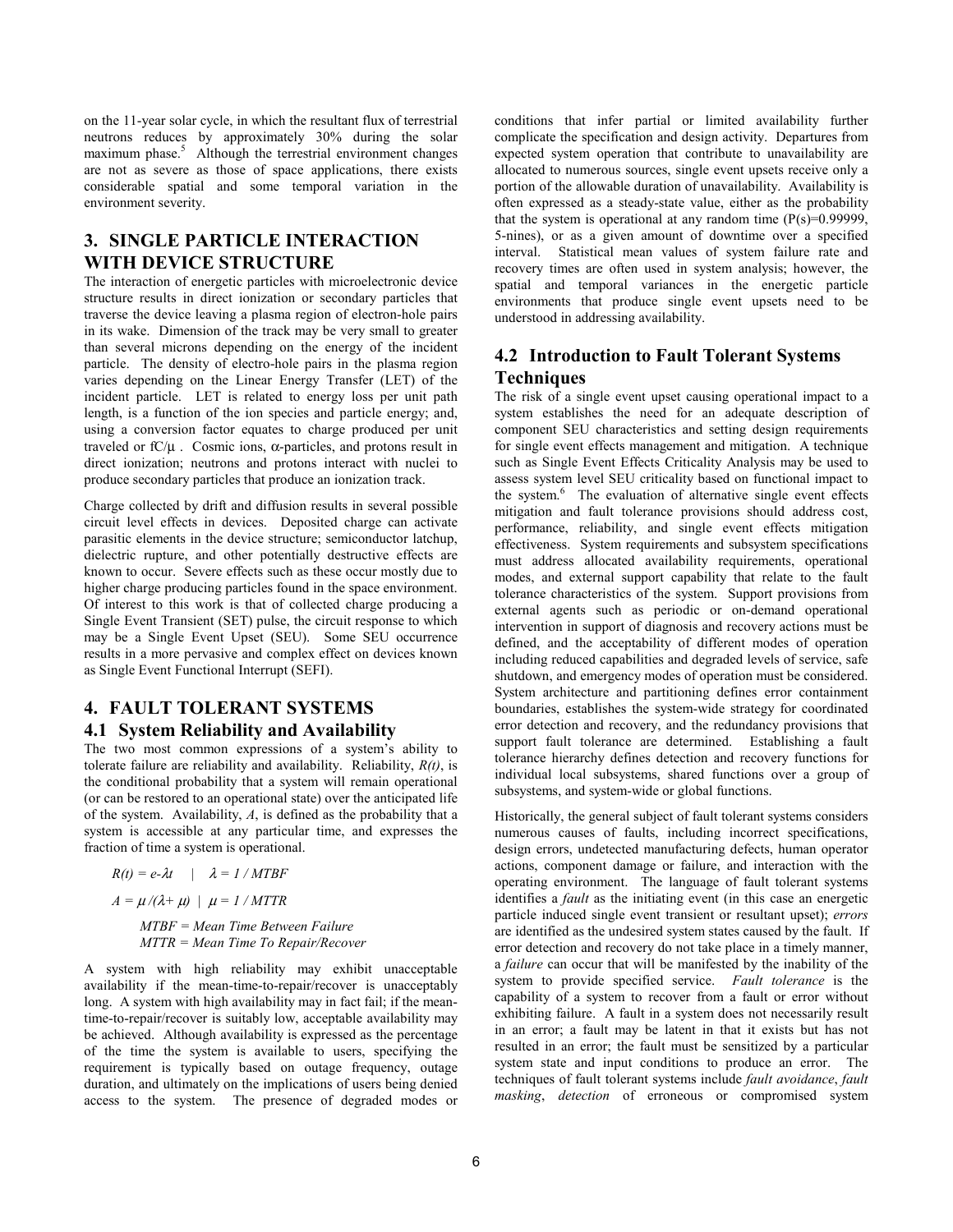operation, *containment* of error propagation, and *recovery* to normal system operations. The ability to detect at the lowest level possible, with error containment within the minimal number of components and subsystems, enables simpler and more effective recovery provisions.<sup>7,8</sup>

Fault tolerant subsystem design includes error detection and recovery provisions for faults within the subsystem as well as support for interfaces with other subsystems and global detection and recovery provisions. Detection and recovery may be either concurrent with normal system operation or preemptive in which case normal system operation is suspended until completion of the recovery activities. Correction provisions may be real-time; recovery provisions may be either backward (rollback to a previous error-free state) or forward, constructing a valid error free new state from existing protected information. The recovery sequence includes the identification and removal of errors, restoration of valid subsystem states, and validation of the completion of successful recovery operation. It must be demonstrated that adequate testability is provided to detection and correction/recovery provisions, ensuring that manufacturing or component defects do not exist in systems which compromise the operation or performance of fault tolerance provisions. Furthermore, circuitry added to enable such testability must be examined for the propensity to introduce new fault conditions or to exacerbate the rate of fault occurrence.<sup>9</sup>

Validation and verification activities must include the ability to establish that the design supports the requirements established for fault tolerance. Methods and provisions utilized in subsystem evaluation and for various levels of system integration verify the performance of detection, correction, and recovery provisions. Qualitative evaluation of fault tolerant design provisions includes the use of formal and heuristic methods, test, and experimentation to demonstrate operability of detection and recovery provisions.

## **4.3 Fault Avoidance**

*Fault avoidance* addresses techniques to reduce the occurrence of faults through reduction in the severity of the energetic particle environment or the mitigation of circuit response to the traverse of energetic particles. Reduction in the severity of the environment includes consideration of alternative applications conditions, such as orbit altitude and inclination in space systems and latitude and altitude of atmospheric neutrons, and the use of shielding provisions to reduce the severity of the environment when translated to sensitive component locations. Reduction in the severity of the alpha particle environment can be achieved through screening and selection of materials used in device manufacture; including low alpha emitting solder and plastic encapsulant materials. Due to the limited energy and range of alpha particles emitted by plastic encapsulatnts, the use of shielding provisions such as polyimide material deposited onto the die surface can result in significant reduction in the population of alpha particles reaching sensitive device structures. Shielding materials having large thermal neutron capture cross-section are effective in attenuating the population of thermal neutrons. Due to their energy and resultant range, shielding is much less effective in attenuating the high-energy atmospheric neutrons, trapped and solar protons, or cosmic ray heavy ion environments.

Fault avoidance provisions also address the mitigation of single event upset through reduction in charge generation and collection,

and mitigation of circuit response to collected charge. Techniques directed at reducing collected charge typically rely on the ability to truncate the funnel dimensions, to reduce the carrier lifetime in the region of the sensitive volume. Manufacturers have demonstrated success in the reduction of alpha particle induced soft error rate through the use of retrograde well profile; the increasing carrier concentration with increased distance into the well region results in reduced carrier lifetime, thus reducing the charge collected from the region below the sensitive volume.<sup>10</sup>

Mitigation of circuit response includes provisions to increase critical charge, suppress response by limiting circuit bandwidth such that no response is generated by the short collected charge transient pulse, and to provide circuit design provisions blocking the propagation of pulses in memory cell feedback paths. Memory manufacturers have utilized stacked capacitor structures to increase cell capacitance, single event upset hardened devices have used high valued polysilicon resistors in the feedback path of the SRAM cell, working with the cell capacitance prevents the cell from responding to the short duration of charge collection. Numerous unique and novel circuit designs have been developed for memory cells, latches, and registers; based on techniques to reduce the bandwidth of the cell to achieve immunity to the transient caused by collected charge or to provide redundant storage or blocking provision to prevent upset.<sup>11-14</sup> Although effective in improving cell single event upset characteristics, the increased cell size and the reduced bandwidth are contrary to the achievement of high-speed operation.

## **4.4 Fault Masking and Redundancy**

Implementation of fault masking typically utilizes some form of redundancy; variations include *informational redundancy* (redundant data structures), *spatial redundancy* (redundant hardware), and *temporal redundancy* (redundant sequential operations). The fault detection and correction capabilities of redundant structures are good; recovery complexity depends upon the nature of the function performed by each of the structures.

The increase in hardware content in informational redundancy is typically less than spatial modular redundancy. *Information redundancy* and encoding provisions are designed such that in the presence of errors, the information is internally inconsistent, enabling Error Detection And Correction (EDAC) implementations. EDAC codes can vary widely in detection and correction capabilities, code efficiency, and complexity of encoding and decoding circuitry. Cyclic redundancy checks, other cyclic codes, and convolutional coding schemes are used to detect errors in serial data transfer interfaces and storage media; such codes are generally classified as either block codes or convolutional codes. Hamming codes are the first class of linear block codes that were devised for error correction; these codes and their variations have been widely used in digital communications and data storage systems. The most common block code used in memory systems is the single-error-correcting, double-error-detecting (SEC-DED) Hamming code; for a code to be useful for high-speed memory applications, its structure must permit rapid parallel encoding and decoding operations, Hsiao developed SEC-DEC codes by examining the properties of shortened Hamming codes to identify specific codes that enable fast encoding and decoding processes. The Bose, Chaudhuri, and Hocquenghem (BCH) codes form a large class of powerful error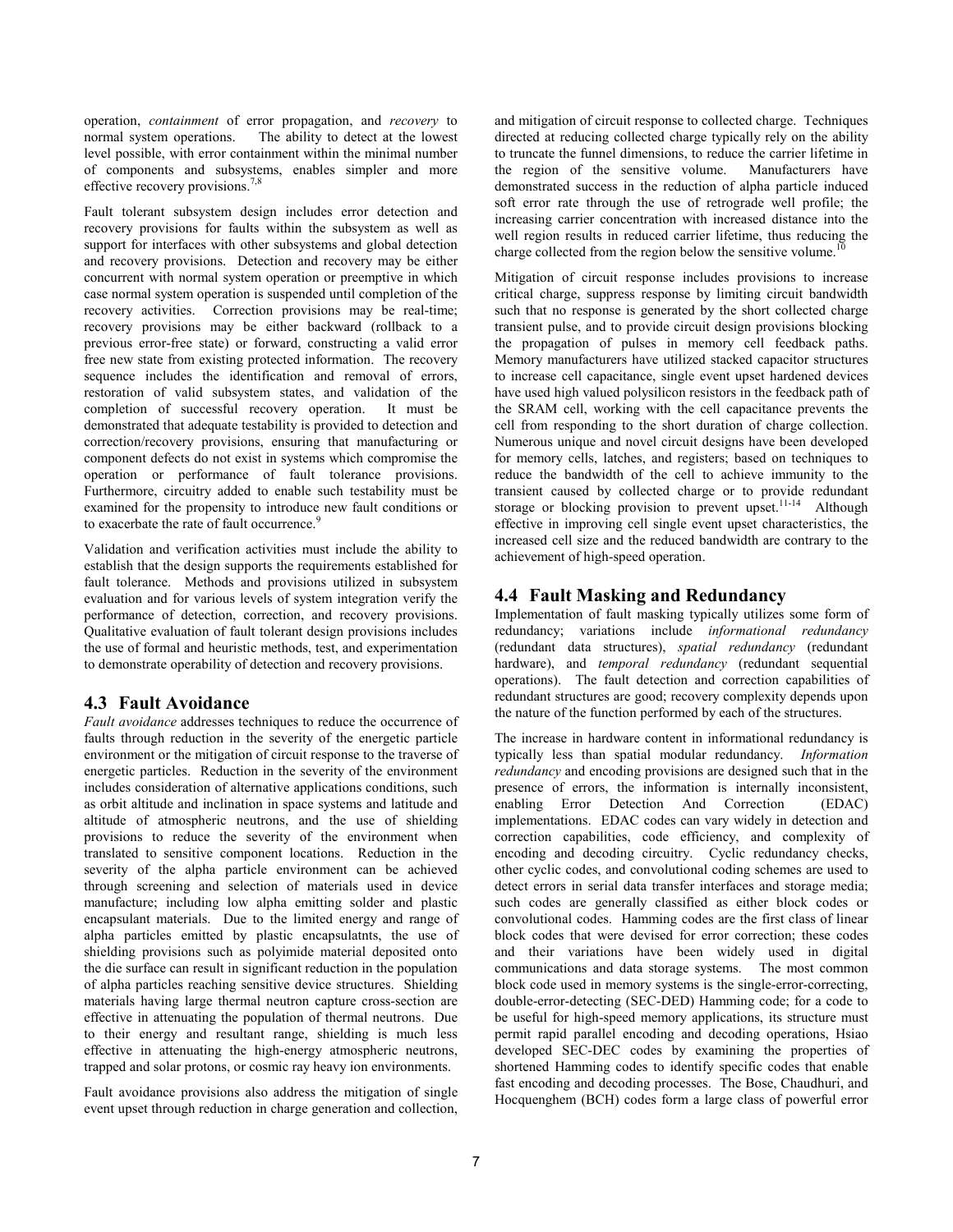correcting cyclic codes the most commonly recognized being the non-binary Reed-Solomon (RS) codes.<sup>15-17</sup>

The nature of coding precludes its use in most computational operations. Simple arithmetic functions permit the use of parity through multistage adder circuits, and arithmetic codes such as AN and residue codes exist. AN is a non-separate code in which the added information is not distinct from the initial information, permitting fault detection in addition operations. Other residue codes are separate in nature; inverse residue codes are capable of detecting multiple errors that are unidirectional in nature, and biresidue codes with two separate encoding levels provide error correction capability. The use of residue coding schemes for fault tolerance has received very limited application due to the high overhead requirement for pre-multiplying input variables, limited correction capabilities, and lack of capability for general computational operations.18

In the most common form of *spatial or modular redundancy* is Triple Modular Redundancy (TMR), a fault in an individual module is corrected by the action of a voter through the majority consensus, or two-out-of-three, voting rules. The individual modules may consist of basic functions such as memory elements, D-flip-flops, or latches, and more complex logic blocks such as state machines or highly complex logic functions; including complete processing functional blocks, or entire subsystems.<sup>19</sup>

The notion of *modular redundancy* can be extended to the general sense of n-modular redundancy (nMR) with associated enhancements to the fault tolerance capabilities and expense associated with their implementation. The capability to change the nature of a modular voting scheme is termed dynamic redundancy. In general, dynamic redundancy consists of three actions, detection of error, location of the error, and reconfiguration of the structure to perform in an optimum manner. If there exists a highly probable condition in which failures in both modules would produce identical module output conditions, the redundant module could potentially contain a complementary function instead of an identical copy of the primary module. In this case the dual of the primary module is utilized in the design of the redundant module. An element of difficulty in complex circuits using spatial redundancy is the ability to recover the faulty processor to a known-good condition so that its outputs may again be utilized in detection and correction operations. Often the recovery operation in the faulty processor requires recovery of data and control states and resynchronization processes that cannot be performed concurrent with normal operations.

An alternative to spatial redundancy is *temporal redundancy* in which the same hardware or software elements are used in consecutive operations, using diversity in time to provide results which may be compared using similar comparator/detection, and correction techniques discussed above for spatial redundancy. The technique is dependent upon the requirement for known error-free conditions on the input signals or variables used in the operations; either independent detection and correction must be provided to inputs, or the use of alternating logic techniques or complementing functions must be utilized to provide tolerance to input signal or variable errors. Alternating logic utilizes a class of boolean functions which are self dual, i.e. they satisfy the property  $f(x_1, x_2, ..., x_n) = f(x_1, x_2, ..., x_n)$ . Recomputing with shifted operands (RESO) is applicable to certain problems in which the shifting of inputs forms a complementing function that

produces known relationship in outputs that may be utilized in detection and correction.

In older technologies single event transient pulses would not propagate along a path of combinatorial logic gates and the limited clocking frequency reduced the probability of sampling an incorrect logic state during the presence of a transient. The bandwidth of advanced technologies supports propagation of such pulses, and high clock frequencies provide ample opportunity for clocking of errant results into memory elements. The use of static spatial redundancy as a fault tolerance technique for single event upsets in memory elements (latches, flip-flops, and RAM), along with temporal redundancy as a mitigation provision against single event transients in combinatorial logic has been proposed for advanced technology devices.<sup>20</sup> The combined scheme uses temporal triple mode redundancy by sampling the output of combinatorial logic at three different times, storing the individual result in three different latch or flip-flop elements, and majority voting the latched result. By ensuring that the separation between clock edges is greater than the duration of a transient pulse emerging from the combinatorial logic, the transient can corrupt only one of the three values. Majority voting of static triple spatial redundancy ensures that upset of individual latches will also be corrected through action of the majority vote logic.

## **4.5 Error Detection, Containment and Recovery**

Whereas the fault detection capabilities of hardware based schemes such as modular redundancy are good, fault detection is the most difficult aspect of fault tolerance to achieve in applications oriented fault tolerance using algorithms, or software based fault detection, due to the elusive nature of the signature of most faults. A fault that results in a check-stop result enables obvious opportunity for detection; conditions of compromised system state produce signatures that are difficult to discern. Once detection is accomplished, recovery may be as complete and efficient as necessary to restore normal system operation.<sup>2</sup>

The ability to apply software fault tolerance techniques relies on specific properties of the problems being addressed by processor operations and are embodied in a *constraint predicate*. Three defined predicate subclasses formulate the constraint predicate: *progress*, *feasibility*, and *consistency*. The *progress predicate* utilizes the notion that there exist steps in the sequence of process operations and that the decomposition of the process into a finite number of operations blocks provides opportunity for testability at these intermediate points in the process. The *feasibility predicate* implies constraints that are apparent from the nature of the problem on which the processor is operating. Contained within this notion is the property of boundary conditions as constraints from which to generate a good predicate; testable results must be within the solution space of the problem as defined by the boundary conditions. *Consistency* conditions imply the ability to infer validity in intermediate or final results from input variables and previous intermediate or final process results. Consistency tests are a powerful technique; entire constraint predicates have been developed using only consistency conditions.

Application-oriented fault tolerance is a software approach to the problem of error detection and recovery; the software components are called assertions. The application of a set of metrics to a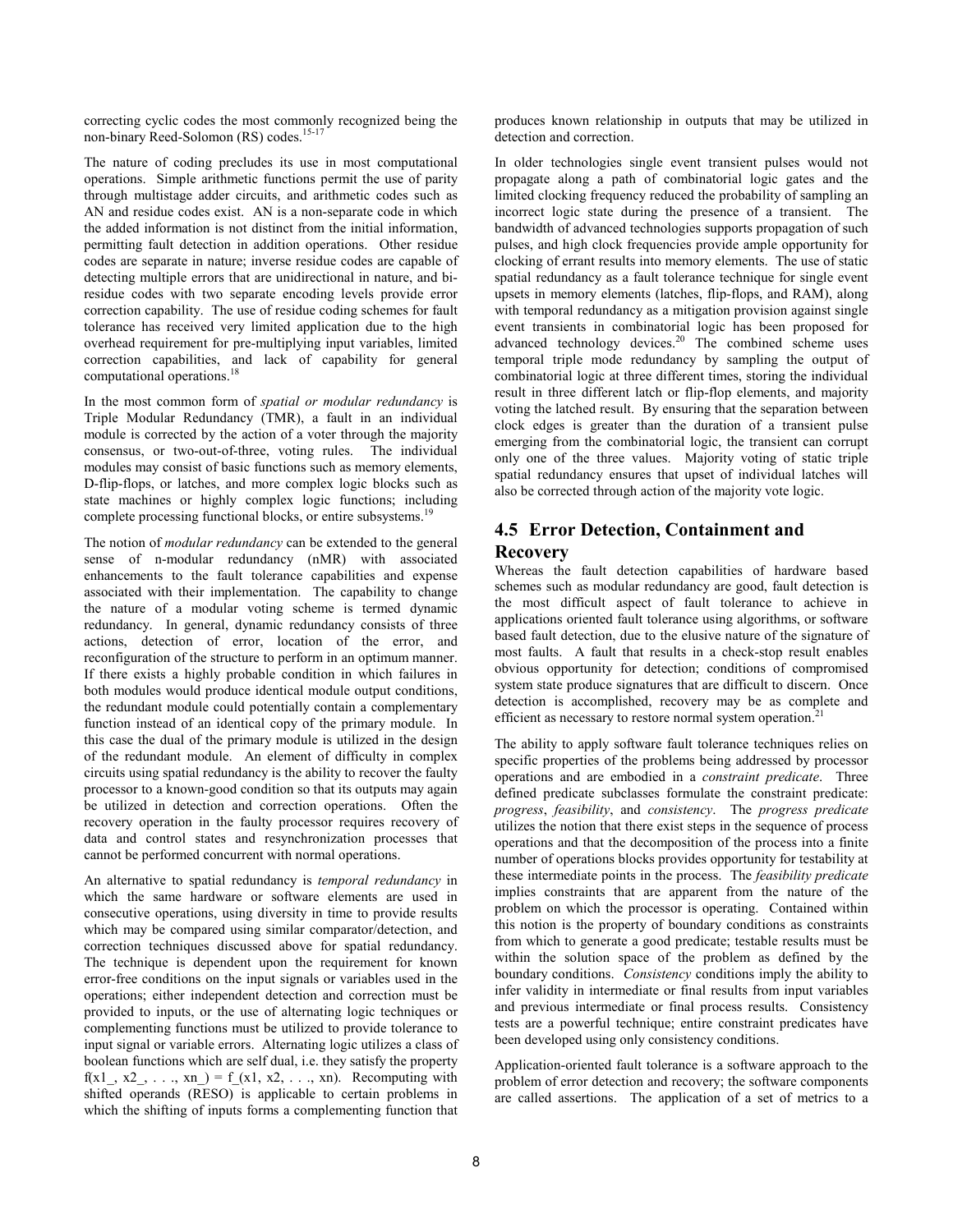problem specification results in software assertions that may be embedded in the program code; assertions having the form "if not ASSERTION then ERROR". The extent of error detection is determined by the perceptiveness of the assertions to discern a compromised state of program execution. The recovery capability is determined by the response that is embodied in the error branch path. Applications-oriented fault tolerance works on the principle that testing of a program's intermediate results for conformance to specification ensures that the end result will be within specification, and if an error does not manifest itself in a failure, then the fault is of no consequence or interest. $^{22}$ 

Several acceptance test techniques employed in detecting the presence of faults are *N-version programming*, *self-checking software*, *recovery blocks*, and the *watchdog coprocessor*. *Nversion programming* is intended as a provision to detect defects in software design, coding, and integration. Parallel or sequential execution of programs and comparing the results provides opportunity for fault detection, much in the same way as modular redundancy does for hardware fault detection provisions.<sup>23</sup>

The *self-checking software* technique has aspects of functionality, control flow, and data in order to provide error detection. The functional and data aspects examine the reasonableness of the results, and may include an assessment of the input variables in performing acceptance testing of algorithm results. The capability provided by seemingly ad-hoc techniques in assessing the reasonableness of algorithm results is a powerful technique in the detection of computation errors. The control aspect includes checks on the execution flow from entry point to exit points in algorithm blocks, and only valid paths between the algorithm blocks are permitted. One approach to establishing the correctness of high-level control flow uses structure labeling that is embedded in the syntax of the program text. The introduction of path tags to check the validity of the sequencing of blocks and block-tags to verify that execution of blocks proceeded properly from entry to exit points are examples of such structure labels. Each block contains a unique signature, and upon entry the blocktag is set to the value of the signature. The block-tag is verified upon exit from the routine to confirm that the block was not entered in any manner except the valid entry point. The path-tag is then set to the value of the next block signature, which is checked on entry into all blocks. Similar control checking of program iterative execution loops for illegal entry, completion, and branch related loop termination is utilized.

The *recovery block* approach uses acceptance tests in the form of checksums and other bounds checking on computation results to detect the presence of errors. The recovery block notion in this provision is that subsequent executions of the process using the same or different algorithms provide a recovery path from which acceptable results may be generated. The recovery block is a language construct supporting the incorporation of program redundancy into a fault tolerant program. The syntax of recovery block incorporation may take the form: ensure T by B1 else by B<sub>2</sub>, ... else by Bn else error. T denotes the acceptance test, B<sub>1</sub> denotes the primary try block, and Bn denotes the alternate try blocks. The T acceptance test is a logical expression representing the criterion for determining the acceptability of the execution results of the try blocks.<sup>24</sup>

Another attempt at monitoring the behavior of a system is the use of a *watchdog coprocessor*. Most embedded processor systems

use a hardware watchdog timer to detect halts to processor execution or errors in program control flow that are detected through failure of the software execution to reset the timer within a prescribed period of time. The watchdog coprocessor extends the notion from the simple hardware timer to the use of an additional processor to check the results of primary on-line processor elements. An active watchdog may implement interaction with the on-line processor as simple as an "I'm OK" message or heartbeat monitor that the watchdog expects to receive within a prescribed window. If not received within the valid window, the watchdog interprets this result that the on-line processor control flow is disrupted and asserts interrupt or reset of the on-line processor. The watchdog may execute concurrently with the on-line processor, or it may operate off-line and precompute results for subsequent acceptance testing. It invokes decisions on the integrity of the system based on assertions about the main process, assuming that faults either disrupt program control flow, corrupt database contents, or produce incorrect numerical results.

One specialized application of information redundancy to computational problems is Algorithm Based Fault Tolerance (ABFT). In this approach, some attribute of the function being performed is exploited with the use of information or time redundancy to achieve error detection, correction, or recovery. Most ABFT techniques developed to date address computational problems that exhibit structure and regularity which can be exploited to develop informational redundancy, such as matrix computations, sorting, Fast Fourier Transforms, QR factorization, singular value decomposition, least squares minimization, and other signal processing applications.<sup>25</sup>

To minimize the impact to system operations and the extent of recovery operations, and to enhance the probability of successful system recovery, errors must be confined to the module or subsystem in which the fault occurred. Typically, error containment boundaries are hierarchically defined, with errors confined at the lowest level possible. Containment boundaries can be established by subsystems checking their own outputs, or by validating all input information. If error detection is activated but error recovery is not supported, the subsystem process is typically halted to prevent error propagation.

If an unmasked fault has propagated in a system, a recovery period is needed to correct the system. Most recovery schemes restore system operation to a previous correct state or recovery point. A processor is rolled back to a recovery point by restoring the processor state and key variables to a known good condition, invalidating cache memory (which is likely to have been corrupted by error propagation) and forcing cache data to be restored from protected main memory. A checkpoint is a copy of an application's state that is stored in a protected region of the system. When a failure is detected, the application's state is rolled back to the saved previous checkpoint and execution resumed at that point. Backward error recovery can be defined as the capability of a system to return to a consistent state that existed before it failed; a checkpoint is then defined as a consistent state from which the execution can be restarted.<sup>18</sup>

## **4.6 Validation of Fault Tolerance**

Several approaches have been utilized to assess the effects of faults in processor systems and for validating fault handling